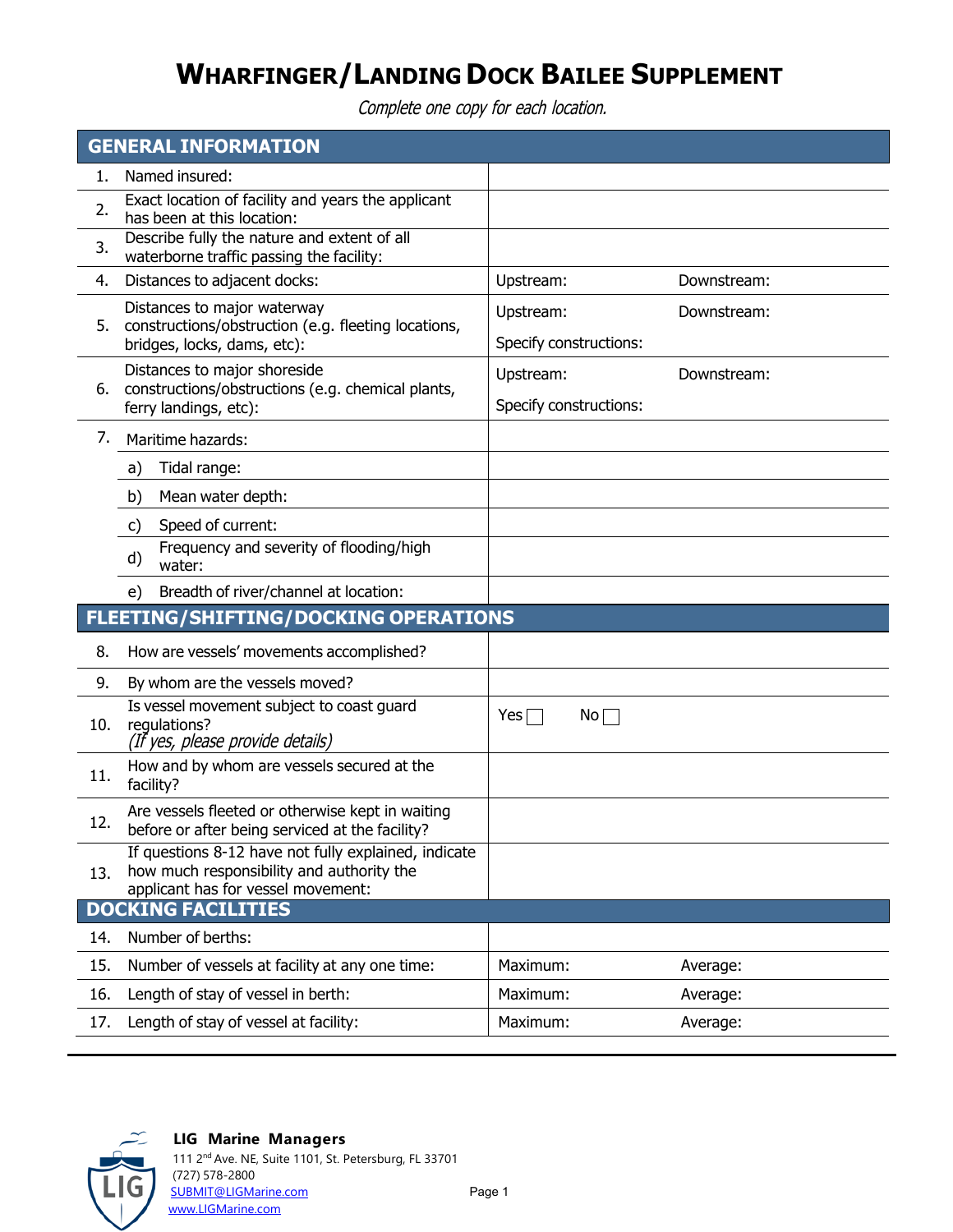# **WHARFINGER/LANDING DOCK BAILEE SUPPLEMENT**

| <b>VESSELS SERVICED</b> |                                                                                                                                                                             |                                   |                        |                   |                    |               |
|-------------------------|-----------------------------------------------------------------------------------------------------------------------------------------------------------------------------|-----------------------------------|------------------------|-------------------|--------------------|---------------|
| 18.                     | Indicate the number of vessels serviced per year for each category in the chart below.                                                                                      |                                   |                        |                   |                    |               |
|                         | Service                                                                                                                                                                     | Ocean Vessels (Including Coastal) |                        |                   | <b>Great Lakes</b> | <b>Barges</b> |
|                         | Dry Cargo                                                                                                                                                                   |                                   |                        |                   |                    |               |
|                         | <b>Tankers</b>                                                                                                                                                              |                                   |                        |                   |                    |               |
|                         | If there are other categories other than the ones<br>19. listed above, please provide and list the number of<br>vessels serviced per year for the following:                |                                   | Dry Cargo:<br>Tankers: |                   |                    |               |
| 20.                     | If figures listed in $#18$ above vary greatly from<br>projections for the upcoming year, please detail<br>activity projections:                                             |                                   |                        |                   |                    |               |
|                         | <b>CARGO HANDLING OPERATIONS</b>                                                                                                                                            |                                   |                        |                   |                    |               |
| 21.                     | Describe loading/unloading operations:                                                                                                                                      |                                   |                        |                   |                    |               |
| 22.                     | Does the applicant have any responsibility for the<br>above-described operations?<br>(If yes, please provide details)                                                       |                                   | Yes                    | $No \Box$         |                    |               |
| 23.                     | Is any cargo stored on the premises?<br>(If yes, describe applicant's responsibilities for cargo)                                                                           |                                   | Yes $\Box$             | $\mathsf{No}\Box$ |                    |               |
| 24.                     | Is the applicant responsible/does the applicant own<br>any trucks, rail cars, or other vehicles which are in<br>use on the premises?<br>(If yes, describe responsibilities) |                                   | Yes $\Box$             | $No \Box$         |                    |               |



### **LIG Marine Managers**

[SUBMIT@LIGMarine.com](mailto:SUBMIT@LIGMarine.com)

111 2nd Ave. NE, Suite 1101, St. Petersburg, FL 33701 (727) 578-2800